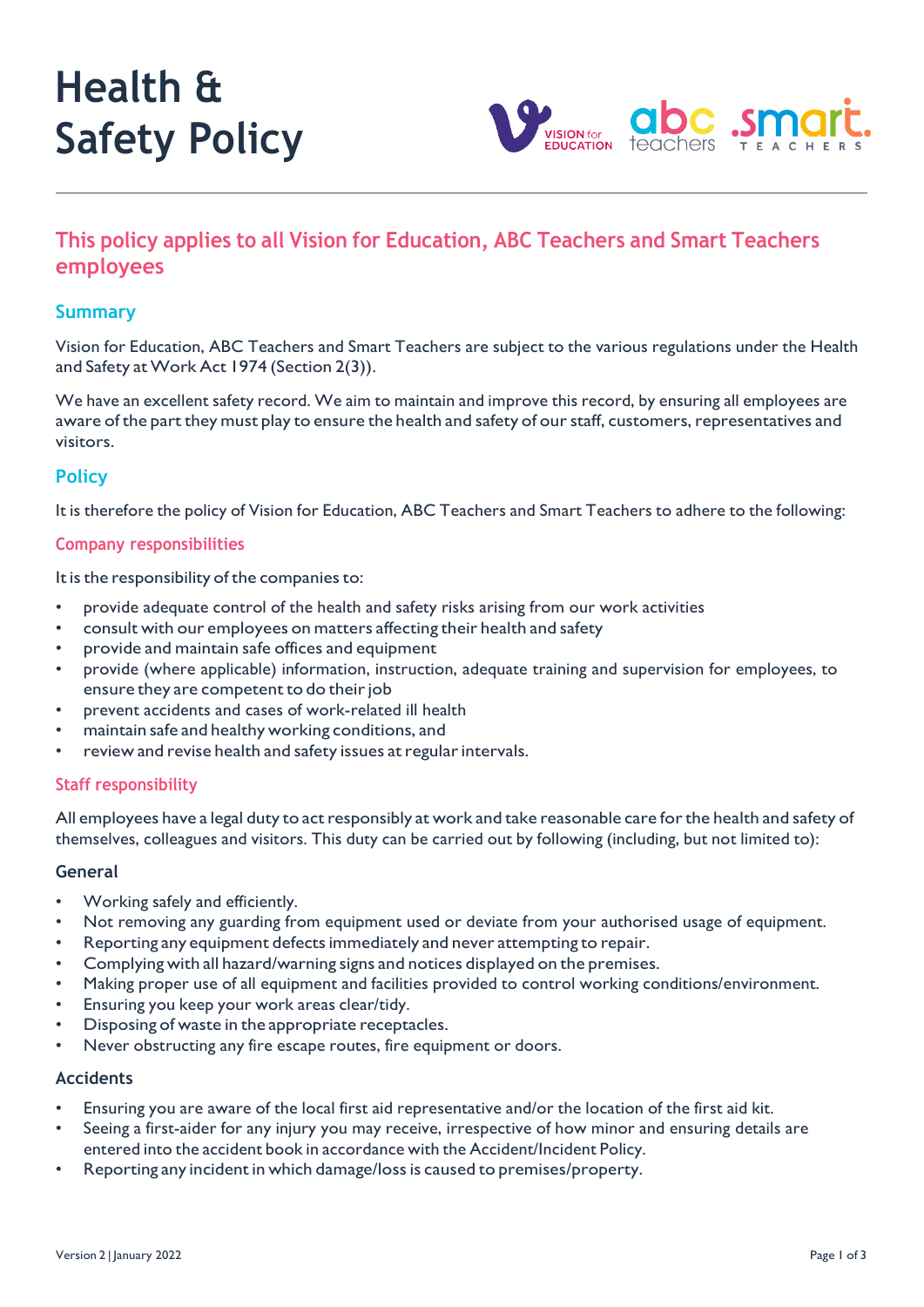# **Health**

Not becoming involved with rough or boisterous play or practical jokes.

# **Security**

If you are responsible for setting the alarm, failure to set the alarm may result in disciplinary action being taken.

### **Fire and emergency**

Ensure you make yourself aware of, and observe, the evacuation procedures for your premises in the event of a fire or any other emergency situation. You must be aware of the location of the emergency exits, assembly points, accident book and first aid kit.

Each office has a designated fire officer and first aider, who will maintain relevant contact details and recordsfor their individual locations.

Each branch has a first aid kit and accident book, which will be maintained by the branch first aider.

#### Fire equipment is maintained as necessary.

#### **Overall responsibility**

#### **Overall and final responsibility**

Name: Allan Calder

Status: Chief Finance Officer

Location: Head office

#### **Person responsible for ensuring staff adhere to this policy at each office**

Status: Office/Branch Manager

# **Abuse of this policy**

Abuse of the duties and responsibilities specified in this policy may lead to disciplinary action and, in the case of fraud (which includes making a false record) or persistent refusal to comply, may lead to dismissal.